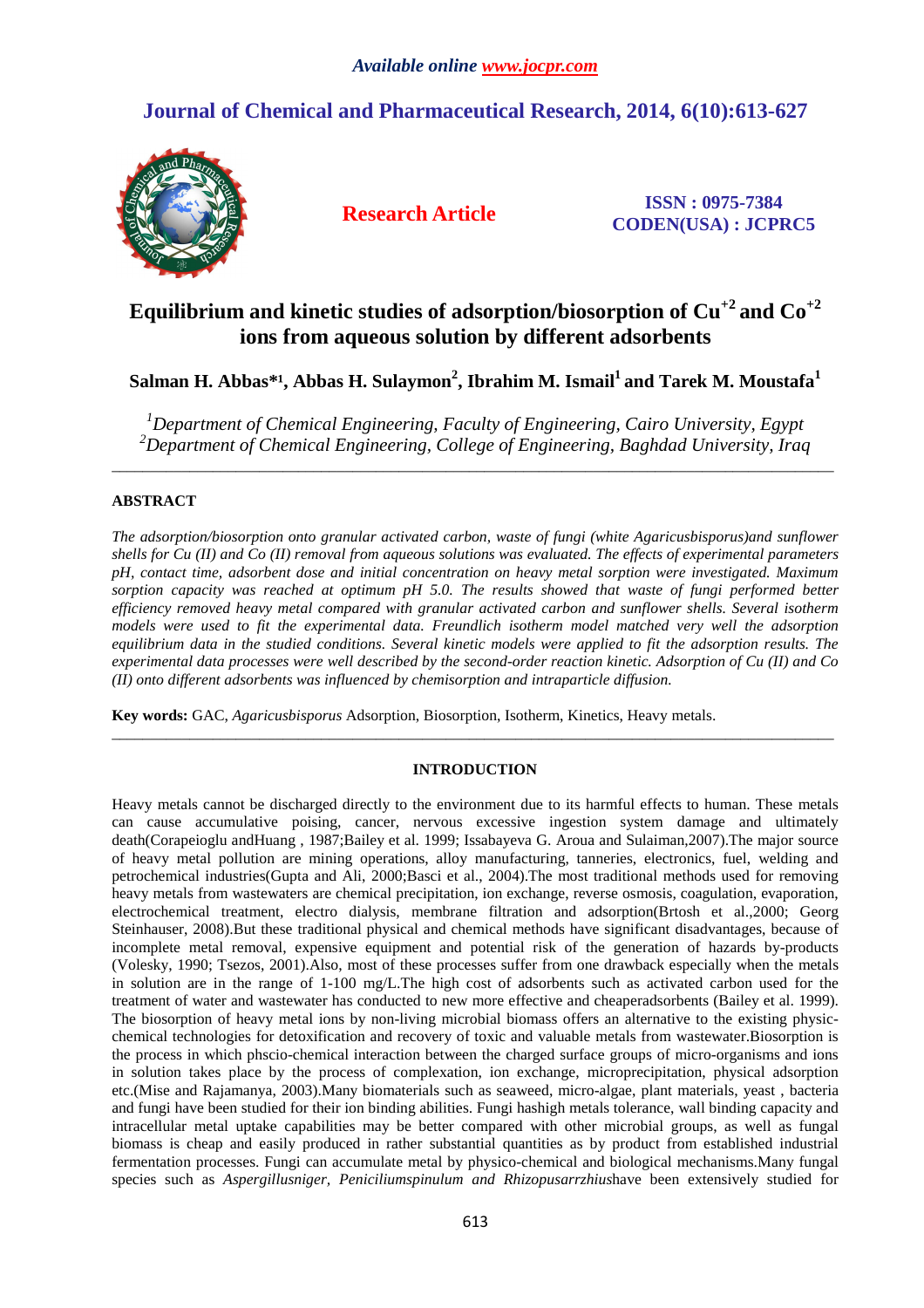removing heavy metals The aim of this study is to evaluate the ability of waste of fungitype (*whiteAgaricusbisp*orus) and sunflower shell for removal of copper and cobalt from simulated wastewaterin batch system and compare with commercial activated carbon by studying the effect of pH, contact time, heavy metal concentration.The equilibrium and kinetic studies are carried out for removal of  $Cu^{+2}$  and  $Co^{+2}$  ions onto different adsorbents.

*\_\_\_\_\_\_\_\_\_\_\_\_\_\_\_\_\_\_\_\_\_\_\_\_\_\_\_\_\_\_\_\_\_\_\_\_\_\_\_\_\_\_\_\_\_\_\_\_\_\_\_\_\_\_\_\_\_\_\_\_\_\_\_\_\_\_\_\_\_\_\_\_\_\_\_\_\_\_*

## **EXPERIMENTAL SECTION**

## **2.1 Chemicals**:

All chemicals used in this study were of analytical grade supplied by LobalChemie Company, India. These used for the preparing of synthetic wastewater of concentration 1000 mg/L. Stock solutions of  $Cu^{2+}$  and  $Co^{2+}$  were prepared by weighted accurately amount of cupper nitrate  $(Cu(NO<sub>3</sub>)<sub>2</sub>.3H<sub>2</sub>O)$ , cobalt nitrate( $Co(NO<sub>3</sub>)<sub>2</sub>.6H<sub>2</sub>O)$ ) and dissolved in distilled water to make up 1L solution. Experimental solutions of the desired concentration were prepared by diluting the stock solution with distilled water.

## **2.2 Adsorbents**:

Commercial granular activated carbon (GAC) was obtained from LobalChemie Company, India. Each of activated carbon, waste of fungi and sunflower shells were ground and screened to give a desired particle size (150-300um). activated carbon washed with distilled water and dried over night at 105 °C

Sunflower shells (S.F.) were obtained from raw sunflower, the shells were sequester, washed with distilled water, and dried at 70 °C for 72 h.

Waste of fungi (*white Agaricusbisporus*) was obtained at the end of harvested of mushroom in the north west of Iraq. The waste of fungi (W.F.) was ground, screened, washed several times with distilledwater, dried for 72 h in oven at 70 °C then kept in desiccator.

### **2.3Batch experiments**

The experiments were conducted at  $25\pm1^{\circ}$ C. For each experimental run, 100 ml of Cu<sup>2+</sup> (II) and Co<sup>2+</sup> (II) solutions of known initial concentration and pH were placed in 250 ml Erlenmeyer conical flasks. A suitable adsorbent/biosorebentdose (0.2 g) was added to the solution and the mixture was shaken at a constant agitation speed (200 rpm) for 3 h for all sets of experiments of adsorption equilibrium isotherms, while for kinetic conditions, samples were withdrawn at appropriate time intervals (5-180 min).Samples (10 ml) were centrifuged at (3000 rpm) for 10 min and the supernatant liquid was analyzed for the remaining  $Cu^{2+}$  and  $Co^{2+}$  concentrations.

The adsorption/biosorption of heavy metal ions onto GAC, waste of fungi and sunflower shells were investigated as a function of initial pH, dose of adsorbent, contact time and initial concentrations. Optimum conditions needed to attained equilibrium were established for low cost biosorbents (waste of fungi and sunflower shells) and compared with the GAC. All experiments were carried out triplicate.

In order to find the optimum conditions, we used the following variables were used: pH (2-8),dose of adsorbent/biosorbent (0.5-30 g/L), contact time (0-180 min),initial concentration (0-100 mg/L), particle size of adsorbent/biosorbent (150-300 µm) at room temperature (25 $\pm$ 1 °C).

The percentage removal of heavy metal ions from wastewater by adsorbent /biosorbent was calculated by using the following equation:

$$
\%Removal = \frac{Co - Ce}{Co} \times 100 \tag{1}
$$

The adsorption capacity  $q_{\ell}$  (mg/g) was obtained by using a mass equilibrium equation as follows:

$$
q_{\rm e} = \frac{(C_{\rm o} - C_{\rm e})V}{m} \tag{2}
$$

Where  $C_{\rho}$  and  $C_{\rho}$  are the concentrations (mg/L) of heavy metal ions at initial and equilibrium respectively, *V* is the experimental volume of heavy metal solution in  $(L)$ , *m* is the adsorbent mass in  $(g)$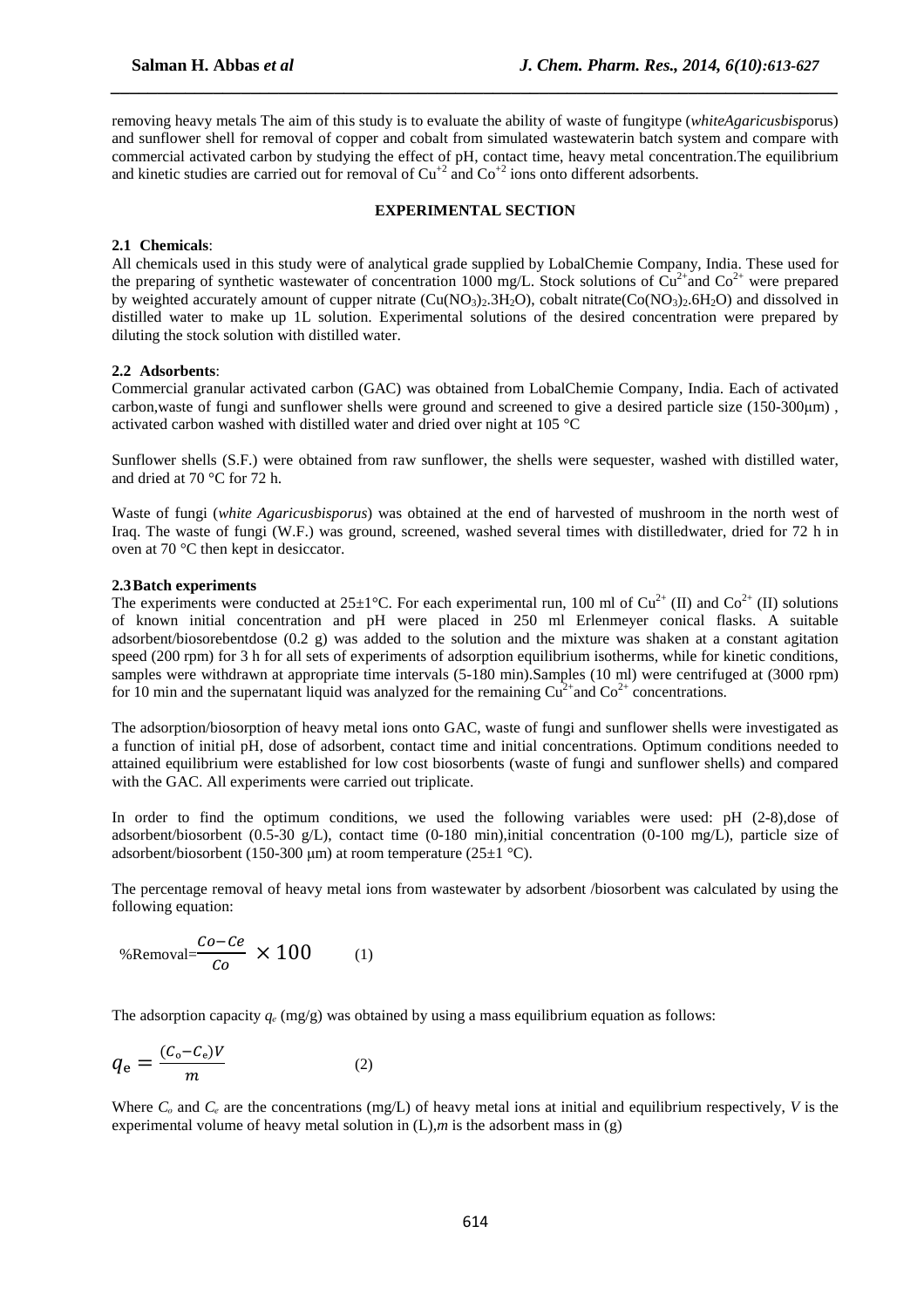#### **RESULTS AND DISCUSSION**

*\_\_\_\_\_\_\_\_\_\_\_\_\_\_\_\_\_\_\_\_\_\_\_\_\_\_\_\_\_\_\_\_\_\_\_\_\_\_\_\_\_\_\_\_\_\_\_\_\_\_\_\_\_\_\_\_\_\_\_\_\_\_\_\_\_\_\_\_\_\_\_\_\_\_\_\_\_\_*

#### *3.1 Effect of pH*

The pH is one of the most important parameters of adsorption/biosorption of heavy metals. It plays an important role in adsorption/biosorptionprocess (Gueu et al., 2007; Mohamad et al., 2008; Vijayakumaran et al., 2009) The adsorption of copper (II) and cobalt (II) onto different adsorbent/biosorbent(granular activated carbon, waste of fungi and sunflower shells) at different pH ranged 2 - 8 was studied to establish the optimum pH for adsorption of each metallic ion. The effect of pH on the percentage Cu(II) and Co(II) were removal are shown in Fig. 1(a and b).In the present investigation, the rate of removal Cu(II) and Co(II) ions in synthetic wastewater is mainly controlled by pH of the solution. From Fig. 1(a and b) and Table (1), it can be confirmed that the optimum pH for removal of copper from wastewater using granular activated carbon, waste of fungi and sunflower shells were 5.5 , 4.0 and 5.5 respectively, while for removal of cobalt were 5.5, 4.0 and 5.5 respectively. At pH higher than 6 both metals were precipitated due to formation of hydroxides. At pH less than 4, little sorption was occurred especially at pH 2. This was due to the concentration of protons was high and metal binding sites became positively charged repelling the Cu (II) and Co (II) cations. With an increase in pH, the negative charge density on the biocarbon increases due to deprotonation of the metal binding sites, thus increasing metal sorption. Generally, the optimum range of pH solution for removing heavy metals was found 4-6. Thus different metals have different pH optima, due to the different solution chemistry of the metals. (Macaskieand Dean, 1989). The low sorption capacity at pH values below 4.0 was attributed to hydrogen ions that compete with metal ions on the sorption sites (Tsezos and Volesky, 1981; Hunag et al., 1991). In other words, at lower pH, due to protonation of the binding sites resulting from a high concentration of protons, negative charge intensity on the sites was reduced, resulting in the reduction or inhibition of the binding of metal ions (Kapoor et al., 1999).Examining the results obtained from the adsorption/biosorption experiments, it can be seen that the highest rate of adsorption by GAC, W.F. and S.F. were 74.34% , 97.62% and 76.84% respectively for removal of Cu(II) ions while 33.66%, 73.46% and 57.7% respectively for removal of Co(II) ions from the synthetic wastewater at optimum pH.



**Fig. 1: Effect of pH on the percentage removal, (a) copper and (b) cobalt** 

#### *3.2 Effect of Adsorbent Dose*

The effect of different doses of GAC, W.F and S.F. was investigated using 50 mg/L of initial concentration for each of copper and cobalt at optimum pH. Fig. 2 (a and b) shows an increase in percentage removal of copper and cobalt respectively with the increase in dose adsorbent up to a certain limit and then it remains almost constant. The increase in the adsorption with increasing the dose of adsorbent is expected due to the increase in adsorbent surface area and the availability of more adsorption sites. Table (1) shows the optimum values of mass adsorbents 1.7, 0.7 and 1.0 g of GAC, W.F. and S.F. respectively to remove Cu(II) ions from synthetic wastewater , while it was found that 1.7, 1.0 and 1.7g to remove Co(II) ions. Fig. 2 (a and b) shows that an increasing the dose of GAC 0.1-1.7 g, the percentage removal will increase from 23-76.5%, waste of fungi 0.1-0.7 g, and 25-96.5% for sunflower shells, it was found that for dose 0.1-1 g, 24-80% for removing Cu(II) ions, while for removing Co(II).Increasing the dose of GAC from  $0.1$ -1.4g gave  $11$ -47%, for using W.F  $0.1$ -1.0g gave 25-90% and finally for using S.F.  $0.1$ -1.7 g gave 7-63% respectively. A further increase above optimum dose values will not have any significant effect on the removal of copper and cobalt ions from the solution. This can be due to the fact that by increasing the mass of adsorbent in the solution can lead to adhere of adsorbents together and decrease the contact surfaces which consequently cause a decrease in the percentage removal.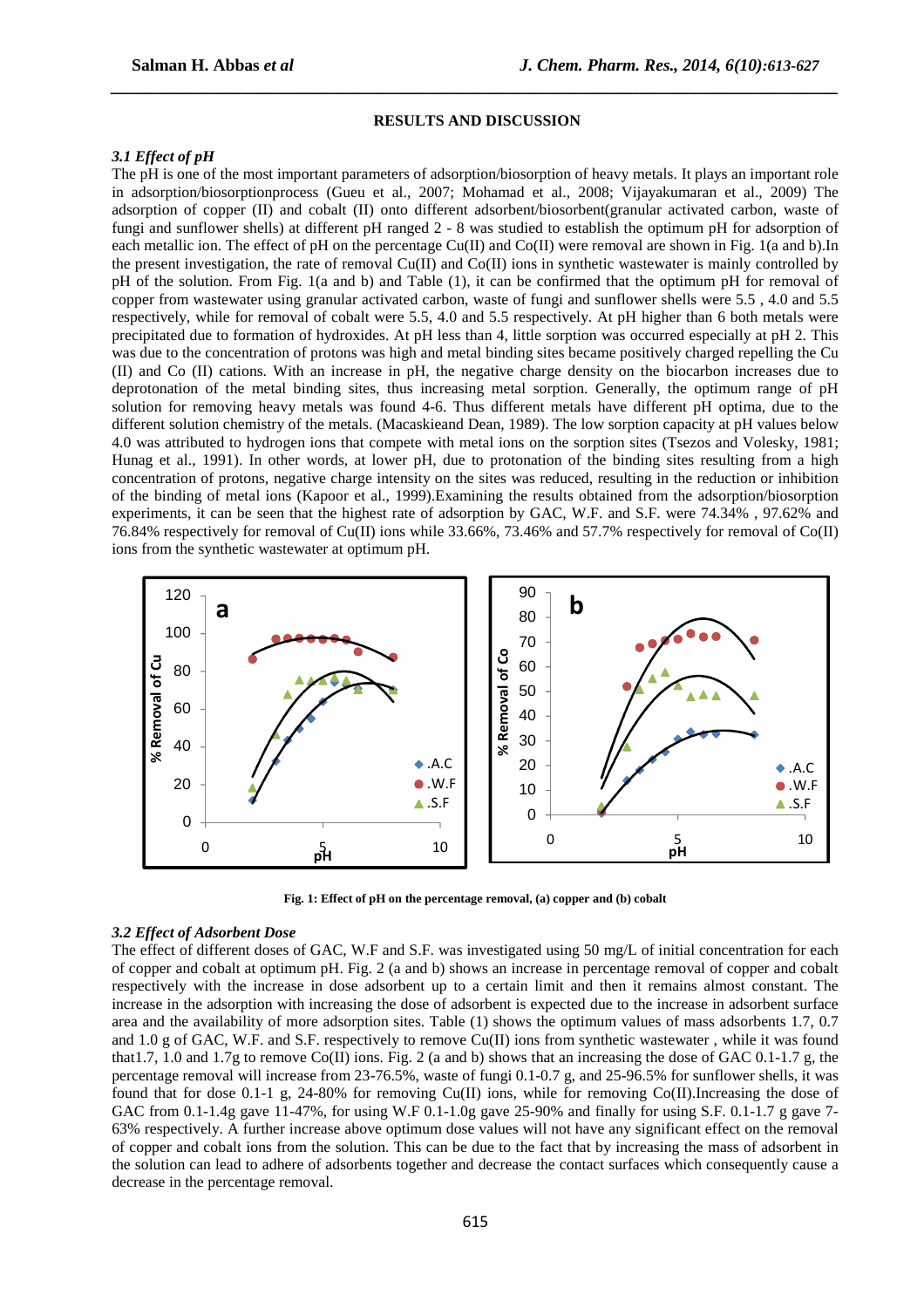

*\_\_\_\_\_\_\_\_\_\_\_\_\_\_\_\_\_\_\_\_\_\_\_\_\_\_\_\_\_\_\_\_\_\_\_\_\_\_\_\_\_\_\_\_\_\_\_\_\_\_\_\_\_\_\_\_\_\_\_\_\_\_\_\_\_\_\_\_\_\_\_\_\_\_\_\_\_\_*

**Fig. 2: Effect of adsorbent mass on removal, (a) Copper and (b) Cobalt at initial concentration= 50 mg/L** 

### *3.3 Effect of contact time*

The effect of contact time on the removal of metal ions was studied, Fig. 3 (a and b).The two metals showed a steady rate increase of sorption during the sorbate-sorbent contact process and the rate of removal became almost insignificant due to a quick exhaustion of the adsorption sites. The rate of metal removal is higher in the beginning due to a larger surface area of the adsorbent being available for the adsorption of the metals (Saeed et al., 2005; El-Sayed, 2012).

The effect of contact time on the removal of heavy metals until the equilibrium condition was180 min onto different adsorbents using the optimum values of pH and dose of adsorbent for each of lead and cadmium. Fig. 3(a and b) shows the effect of contact time for the removing of copper and cobalt ions onto different adsorbents These figures and Table (1) showed that the activated carbon needs 30 min to remove maximum amount of copper, 70 min for cobaltand 60 min for copper, 70 min for cobalt when using waste of fungiwhile sunflower shell needs 30 min for copper and 70 min for cobalt. These figures show the maximum removal of heavy metal ions as follows: waste of fungi> sunflower shells > granular activated carbon.



**Fig.3: Effect of contact time on the uptake removal of (a) copper and (b) cobalt at initial concentration= 50 mg/L** 

Fig. 4(a, b and c) shows the comparison uptake removal of copper and cobalt ions at optimum conditions using different adsorbents (GAC, W.F. and S.F.).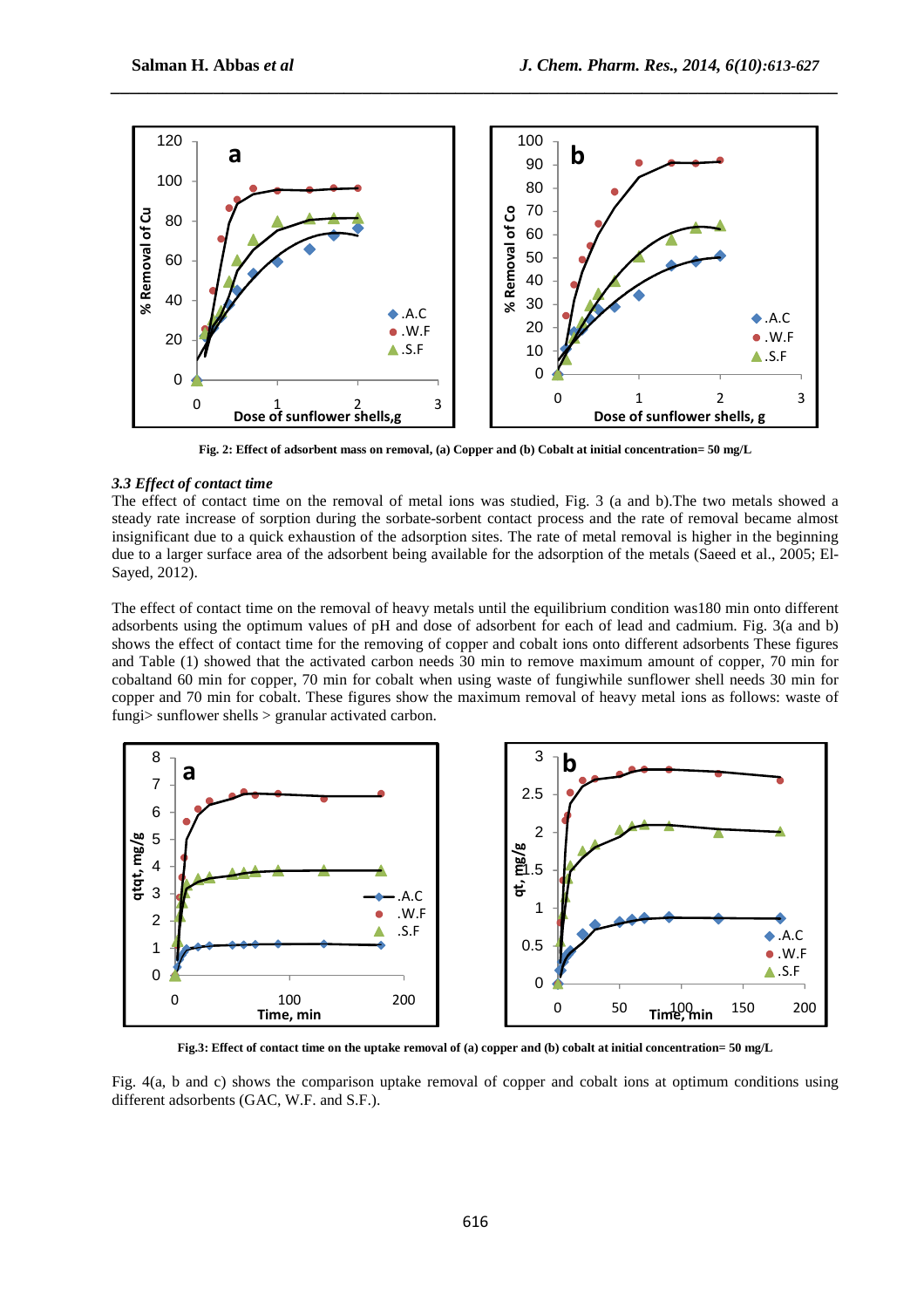

**Figure 4:Comparison uptake removal of copper and cobalt for (a) activated carbon (b) waste of fungi (c) sunflower shells** 

**Table 1 summarize the maximum removal of the heavy metals from wastewater using various kinds of adsorbent/biosorbent(GAC, W.F. and W.F.).** 

| Copper            |                  |                |                  |  |  |  |  |
|-------------------|------------------|----------------|------------------|--|--|--|--|
| Adsorbent type    | Activated carbon | Waste of fungi | Sunflower shells |  |  |  |  |
| nΗ                | 5.5              |                | 5.5              |  |  |  |  |
| Contact time, min | 130              | 60             | 130              |  |  |  |  |
| Adsorbent mass, g | 1.7              | 0.7            | 1.0              |  |  |  |  |
| Cobalt            |                  |                |                  |  |  |  |  |
| Adsorbent type    | Activated carbon | Waste of fungi | Sunflower shells |  |  |  |  |
| pН                | 5.5              | 5.5            | 5.5              |  |  |  |  |
| Contact time ,min | 70               |                | 70               |  |  |  |  |
| Adsorbent mass, g |                  |                |                  |  |  |  |  |

**Table 1: Optimum conditions for different adsorbents at 50 mg/L solutions** 

## *3.4 Effect of initial concentration of solutions and mass of different adsorbents*

The metal uptake mechanism is particularly dependent on the heavy metal concentration. Initial concentrations of 25, 50, 75 and 100 mg/L of metal ions were selected for the comparative study of Cu (II) and Co (II) ions using different adsorbents (GAC, W.F. and S.F.). Fig. 5 (a, b and c) and Figure 6(a, b and c) showed the effect of metal concentration on the removal of copper and cobalt ions from simulated wastewater. . Basically, it was clear that the percentage removal of eachions increase with decreasing the initial ion concentration, and the percentage removal onto waste of fungi is greater than sunflower shells and GAC. The percentage removal of copper was greater than cobalt .Also, the percentage removal of each ion adsorbed increases sharply with dose of adsorbent (0-0.5)g for copper and  $(0-1.0)$ g for cobalt, and then gradually increases to reach equilibrium value approximately  $(1-2)$ g, while a further increase in dose had a negligible effect on the percentage removal. The equilibrium dose was found to be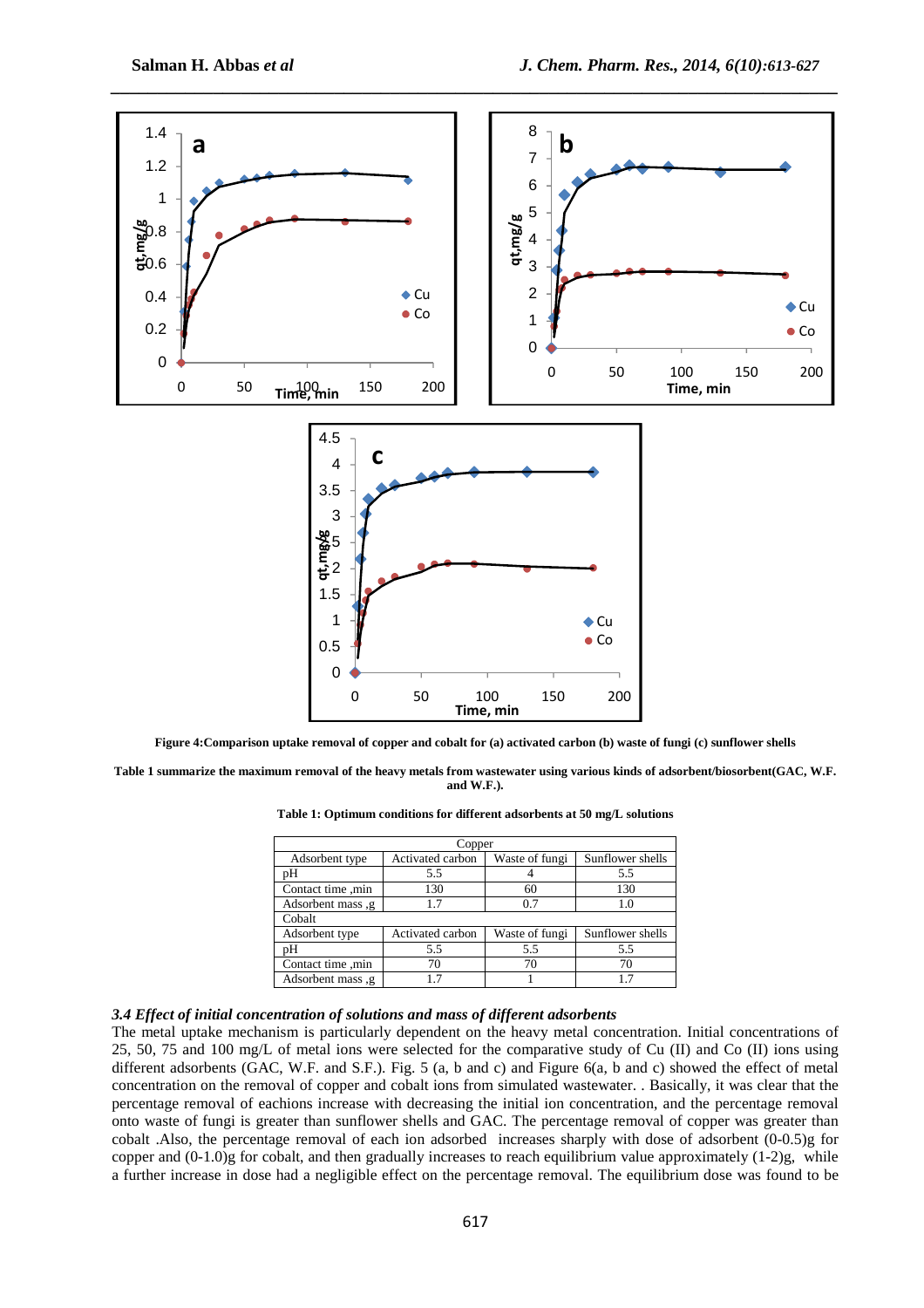independent of the initial concentration. According to these results, the optimum doses found earlier were used for the rest of batch experiments to make sure that the equilibrium was reached. As a result, the removal percent had shown small decreasing changes when used doses between (1-2) g, this can be due to the fact that by increasing the mass of adsorbent in the solution willincrease its concentration which can lead to adhere of absorbents together and decrease the contact surfaces which consequently causes a decrease in the percent of removal, this behavior emphasized the above mentioned analysis. Therefore, it is clearly indicates that the removal of metal ions mainly depends on the amounts of adsorbents and contact time.

*\_\_\_\_\_\_\_\_\_\_\_\_\_\_\_\_\_\_\_\_\_\_\_\_\_\_\_\_\_\_\_\_\_\_\_\_\_\_\_\_\_\_\_\_\_\_\_\_\_\_\_\_\_\_\_\_\_\_\_\_\_\_\_\_\_\_\_\_\_\_\_\_\_\_\_\_\_\_*



**Fig.5: Effect of initial concentrations on uptake removal of copper using (a) activated carbon, (b) waste of fungi and (c) sunflower shells** 



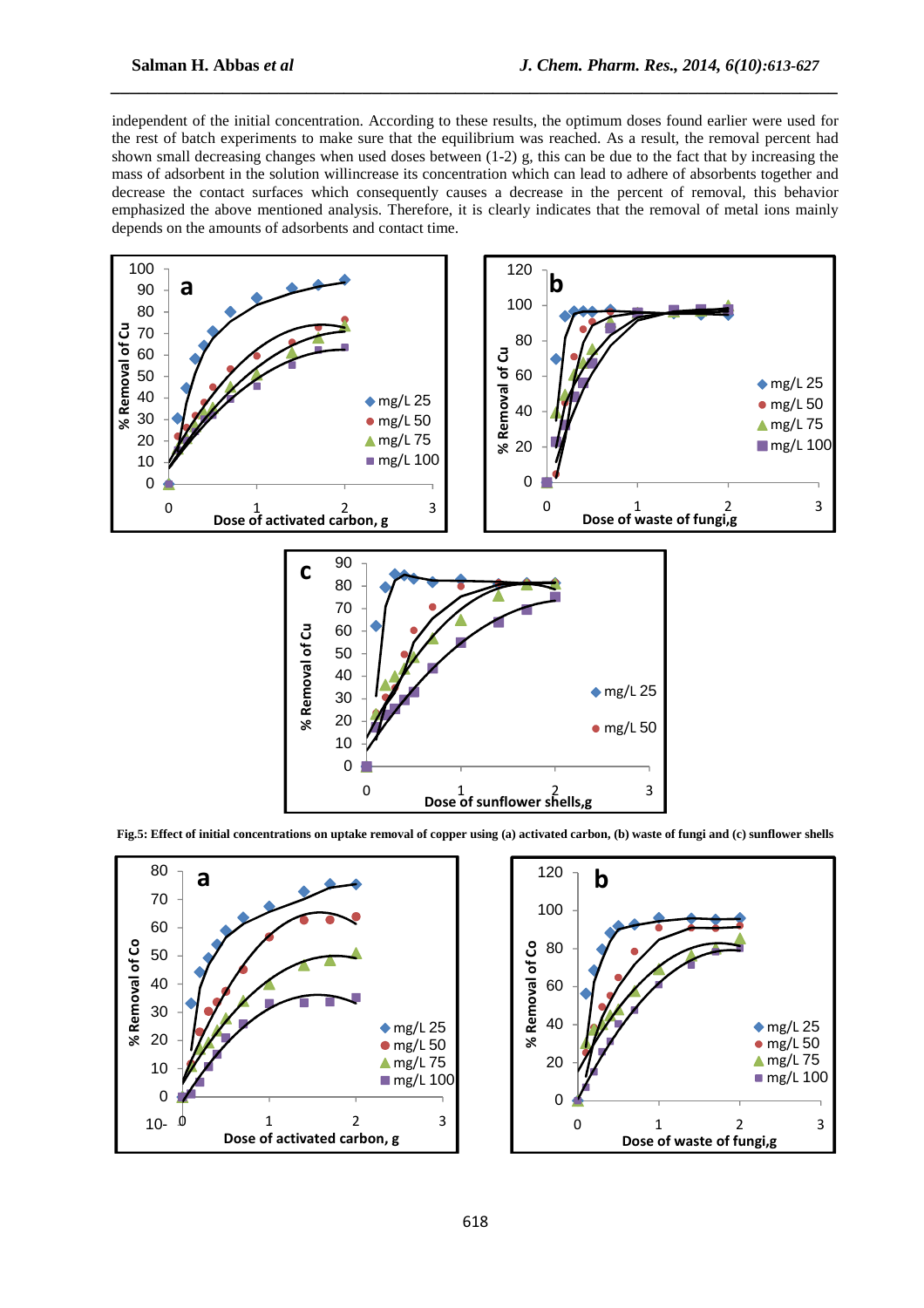

**Fig.6: Effect of initial concentrations on uptake removal of cobalt using (a) activated carbon, (b) waste of fungi and (c) sunflower shells** 

The heavy metals are adsorbed by specific sites provided by the acidic functional groups on the adsorbents, while with increasing metal concentrations , the specific sites are saturated and the exchange sites due to excessive surface area of the adsorbent are filled(El-Ashioukhy et al., 2008). It is clear that with increasing initial concentrations, the metal removal decreases.

## **3.5 Adsorption Isotherms**

Adsorption isotherms is also termed as equilibrium data, which describes the information of the nature of solutesurface interaction and specific information about concentration of the adsorbate and the degree of the accumulation onto the surface of the adsorbent at specific temperature(Tashauoei et al., 2010;Thirumal and Kaliappan, 2011). Isotherms are very helpful in designing adsorption system (Zawani et al., 2009). Equilibrium isotherms are usually measured to determine the capacity of the adsorbent for metal ions. An adsorption isotherm describes the relationship between the amount of adsorbate onto the adsorbent and the concentration of dissolved adsorbate in the liquid at equilibrium. In order to optimize the design of a sorption system and explain adsorption equilibrium, various adsorption models have been used. From theses models ,it can be studied the adsorption capacity and equilibrium coefficients for adsorption of copper and cobalt ions from wastewater onto three types of adsorbents (GAC, waste of fungi andsunflower shells).The most commonly used models for solid-liquid adsorption are Langmuir , Freundlich , Temkin and Dubinin-Radushkviech  $(D - R)$  isotherms. Figure 7(a, b and c) for copper and Figure 8(a, b and c) for cobalt show the experimental and fitted isotherm data by above models at optimum conditions.

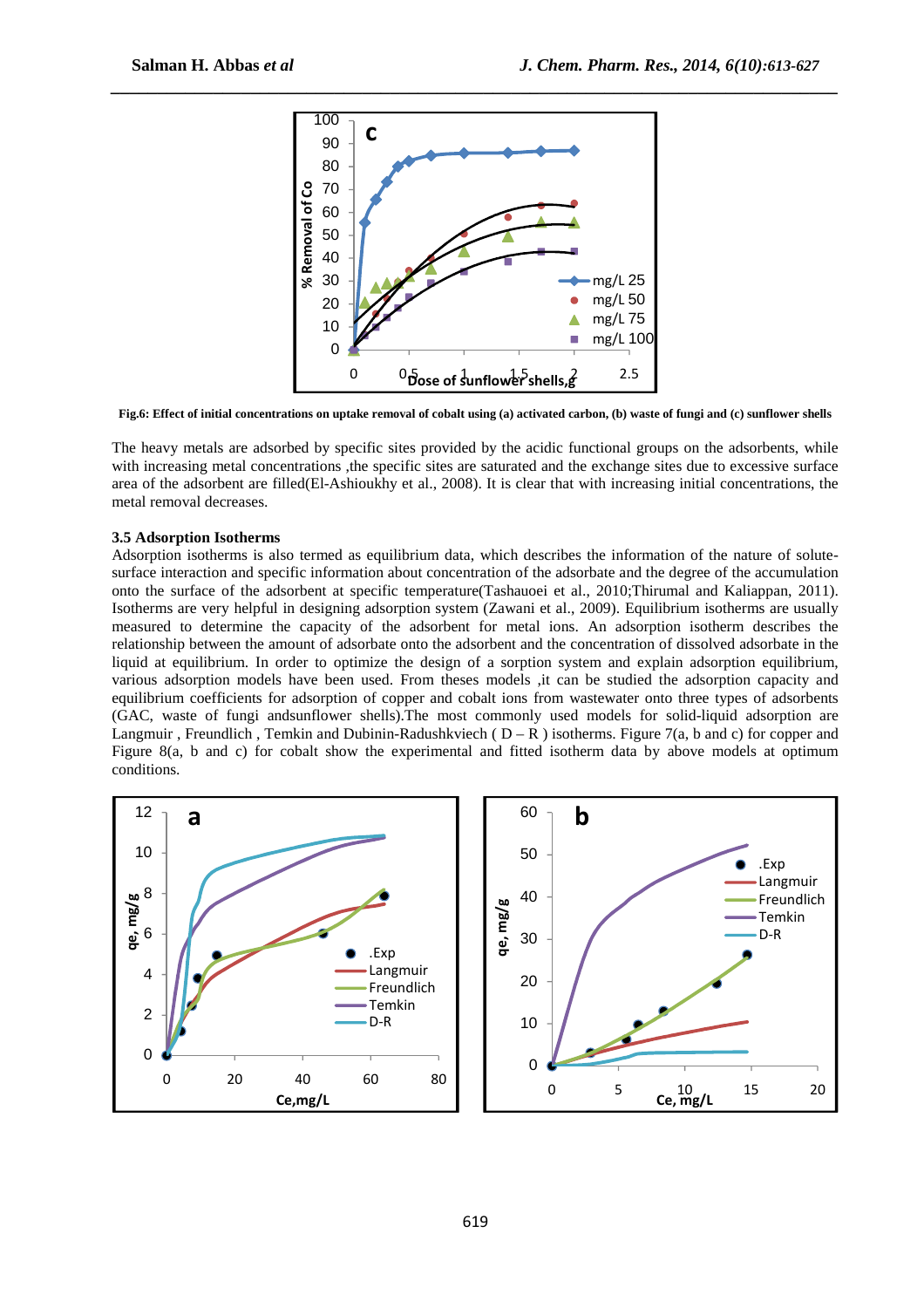

**Fig. 7: Adsorption isotherm of copper onto (a) GAC, (b) W.F. and (c) S.F. using different models** 





**Fig. 8: Adsorption isotherm of copper onto (a) GAC, (b) W.F. and (c) S.F. using different models**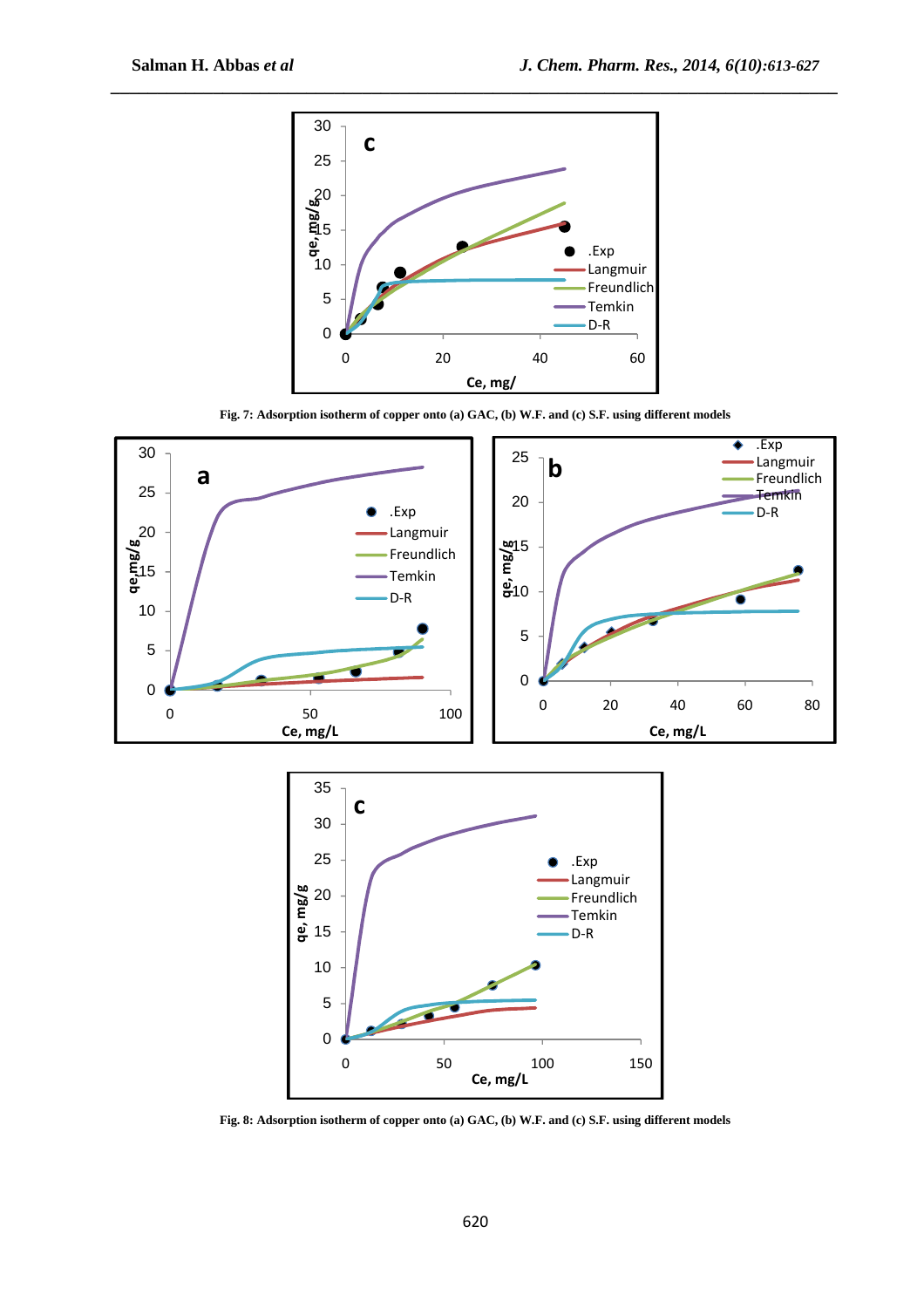#### **3.5.1. Langmuir model**

Langmuir adsorption isotherm model is the most important model of monolayer adsorption, base on the assumption that all sites posses an equal affinity for the adsorbate and are energetically identical. Each site can hold only one adsorbate molecule. It describes the adsorption behavior of solutes on the specific adsorbents. Langmuir isotherm can be defined through the following equation

*\_\_\_\_\_\_\_\_\_\_\_\_\_\_\_\_\_\_\_\_\_\_\_\_\_\_\_\_\_\_\_\_\_\_\_\_\_\_\_\_\_\_\_\_\_\_\_\_\_\_\_\_\_\_\_\_\_\_\_\_\_\_\_\_\_\_\_\_\_\_\_\_\_\_\_\_\_\_*

$$
q_e = \frac{q_m b C_e}{1 + b C_e} \tag{3}
$$

This equation can be expresses in the linear form as follows:

$$
\frac{c_e}{q_e} = \frac{1}{q_m} b + \frac{c_e}{q_m} \tag{4}
$$

Where  $q_e$  is the amount of metal ion uptake per unit weight of adsorbent (mg/g),  $q_m$  is the maximum amount of metal ion (mg/g),  $C_e$  is the solution ion concentration at equilibrium (mg/L) and *b* is the Langmuir adsorption constant related to the free energy of adsorption. The model provides the maximum values where they could not be reached in the experiments (Ali Hosseini et al., 2010; Tashauoei et al., 2010). Langmuir isotherm model will be very helpful in predicting the favorability of adsorption system, which based on the following dimensionless factor(Mohan and Bittman, 2006).

$$
R_L = \frac{1}{(1 + bC_o)}
$$

Where  $C_0$  is the highest initial metal ion concentration (mg/L). The value of  $R_l$  indicates the type of isotherm to be irreversible  $(R_L = 0)$ , favorable  $(0 < R_L < 1)$ , linear  $(R_L = 1)$ , or unfavorable  $(R_L > 1)$ . All the  $R_L$  values when applied the values of b from Table 3 ( $C_0$  equal 50 mg/L) in above expression were found to be less than 1 and greater than 0 indicating the favorable sorption isotherms of eachcopper and cobalt ions..

![](_page_8_Figure_10.jpeg)

**Fig. 9: Langmuir isotherm plots for sorption of (a) copper and (b) cobalt onto different adsorbents** 

A plot of  $C_e/q_e$  versus  $C_e$ gavestraight lines for both Cu(II) and Co(II) ions adsorbed onto adsorbent/biosorbent (GAC, W.F. and S.F.). Fig. 9(a, b), the slope and intercept of each line are  $(1/q_m)$  and  $(1/q_m * b)$  respectively. The numerical value of constants *qm* and *b*were shown inTable 2. Data fitted the Langmuir model well for Cu and Co. The value of saturation capacity *qm* corresponds to the monolayer coverage and defines the total capacity of the adsorbent for a specific metal ion. As can be seen, a higher value of  $q_m$  can be obtained for removal of Cu (II) and Co (II), when using a waste of fungi  $(34.12 \text{ mg/g})$  compared with sunflower shells  $(25.64 \text{ mg/g})$  and granular activated carbon (10.08 mg/g) for removal copper ions and when using a waste of fungi (19.30 mg/g) compared with sunflower shells (17.30 mg/g) and granular activated carbon (4.74 mg/g) for removal cobalt ions respectively. Also, it can be seen, from *qm* results, at higher metal concentrations, Cu (II) adsorption was higher than Co (II) for the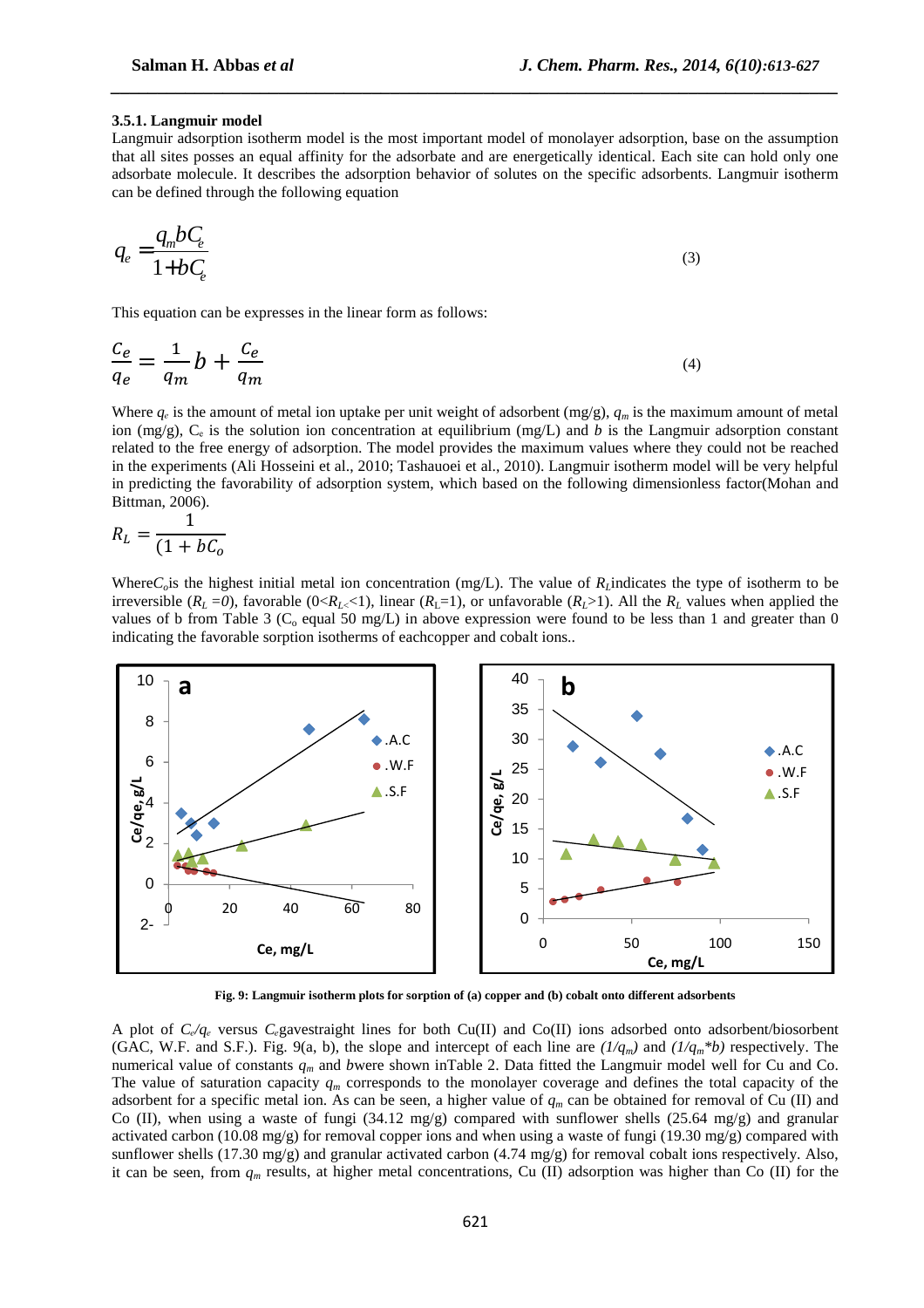three adsorbents studied. At lower concentrations, the differences in isotherm slope  $(1/q_m*)$  showed that, also Cu (II) was higher than Co (II) adsorption therefore the sequence was waste of fungi > sunflower shells > GAC.

*\_\_\_\_\_\_\_\_\_\_\_\_\_\_\_\_\_\_\_\_\_\_\_\_\_\_\_\_\_\_\_\_\_\_\_\_\_\_\_\_\_\_\_\_\_\_\_\_\_\_\_\_\_\_\_\_\_\_\_\_\_\_\_\_\_\_\_\_\_\_\_\_\_\_\_\_\_\_*

#### *3.5.2. Freundlichmodel*

Freundlich isotherm model is considered the most important multi-layer adsorption isotherm model for heterogeneous surfaces. This isotherm is derived from the assumption that the adsorption sites are distributed exponentially with respect to the heat of adsorption. The general form of the empirical Freundlich isotherm model is:

$$
q_e = K_f C_e^{\frac{1}{n}}
$$

Where  $K_f$  is Freundlich constant ( $L/g$ ) as sorption capacity and *n* is the Freundlich exponent as sorption intensity, the logarithmic linear form of Freundlich isotherm equation may be written as

$$
\log q_e = \log K_f + \frac{1}{n} \log C_e \tag{6}
$$

From Fig. 10 (a and b); A plot of *log*  $q_e$  versus *log*  $C_e$ gave a straight line of slope 1/n and the intercept *log*  $K_f$ . The values of  $n$  and  $K_f$  can be estimated from the reverse of slope and intercept respectively. The estimated values of constant parameters of Freundlich isotherm model for various adsorbents to uptake Cu (II) and Co (II) systems were tabulated in Table (2). The  $K_f$  values showed that Cu(II)was the more efficiently removed from wastewater by waste of fungi and less by sunflower shells compared with the lower *Kf*obtained by GAC, each of waste of fungi and sunflower shells showed better performance than GAC. The value of  $1/n$  ranged 0 - 1 is a measured of adsorption intensity or surface heterogeneity and becomes more heterogeneous as its value gets closer to zero., indicating that Cu (II) and Co (II) were favorably adsorbed by waste of fungi and sunflower shells better than GAC as shown from all parameters were found. Table (2) shows that the Freundlich intensity constant *n* was greater than unity for each studied ions. This has physicochemical significance with reference to the qualitative characteristics of the isotherm, as well as to the interactions between metal ions species and adsorbent. In the present study,  $n > 1$  for each ion species, the adsorbents show an increase tendency for sorption with increasing solid phase concentration. This may be attributed to the fact that with progressive surface coverage of adsorbent, the attractive forces between the metal ion species such van der Waals, increases more rapidly than the repulsive forces, exemplified by short-range electronic or long-range Coulombic dipole repulsion, and consequently, the metal ions manifest a stronger tendency to bind to the adsorbent site (Sulaymon et al., 2009; Velit et al., 1980). It is also observed that the Freundlich isotherm model is well fitted for each the metal ions.

![](_page_9_Figure_9.jpeg)

**Fig.10:Freundlicg isotherm plots for sorption of (a) copper and (b) cobalt onto different adsorbents** 

#### *3.5.3. Temkinmodel*

Temkin isotherm model is the early model describing the adsorption of hydrogen onto platinum electrodes within the acidic solutions. This model contains a factor that explicitly taking into the account of adsorbent–adsorbate interactions. Temkin equation is excellent for predicting the gas phase equilibrium (when organization in a tightly packed structure with identical orientation is not necessary), conversely complex adsorption systems including the liquid-phase adsorption isotherms are usually not appropriate to be represented (Kim et al., 2004).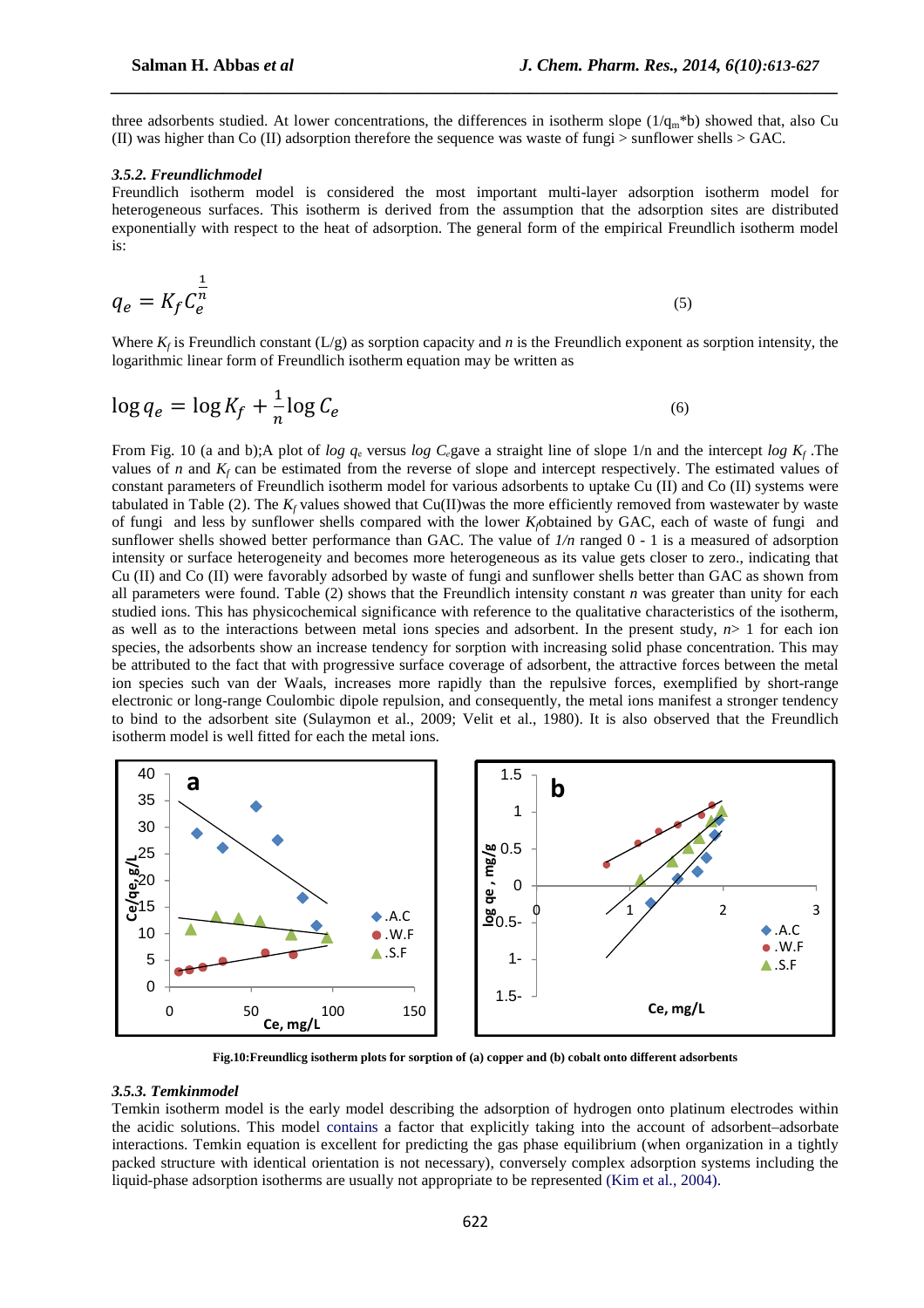Temkin isotherm considers the effects of the heat of adsorption of all molecules in the layer would decrease linearly with the coverage due to the adsorbent-adsorbate interactions [Kumar and Oommen, 2012; Miretzky et al., 2006]. It was given by:

*\_\_\_\_\_\_\_\_\_\_\_\_\_\_\_\_\_\_\_\_\_\_\_\_\_\_\_\_\_\_\_\_\_\_\_\_\_\_\_\_\_\_\_\_\_\_\_\_\_\_\_\_\_\_\_\_\_\_\_\_\_\_\_\_\_\_\_\_\_\_\_\_\_\_\_\_\_\_*

$$
q_e = \frac{RT}{b} \ln(K_T C_e) \tag{7}
$$

Equation (7) can be linearized as:

$$
q_e = \frac{R \cdot T}{b} ln k_T + \frac{R \cdot T}{b} ln C_e \tag{8}
$$

$$
q_e = B_1 \ln K_T + B_1 \ln C_e \tag{9}
$$

Where  $k_T$  (L/g) is Temkin equilibrium isotherm binding constant, *b* (J/mol) is a constant related to heat of sorption, *R* is the universal gas constant (8.314kJ/mol.K) and *T* is the absolute temperature (K).

A plot of  $q_e$  versus *ln C<sub>e</sub>*gives a straight line of slope *B*and intercept(*B ln A)* to give  $k_T$  and *b*. The data obtained by usingTemkin isothermmodel are listed in Table 2.

### *3.2.4. Dubinin-Radushkviechmodel (D – R)*

This type of model proposed by Dubinin, it depends upon the assumption that the characteristics of the sorption curves are related to the porosity of the adsorbent. The general equation of this model is:

$$
q_e = q_m exp\left[-B_D \left(RT \ln\left\{1 + \frac{1}{c_e}\right\}\right)^2\right] \tag{10}
$$

The linear form of the isotherm model can be expresses as follows:

$$
\ln q_e = \ln q_m - B_D \,\varepsilon^2 \tag{11}
$$

Where  $q_m$  is the theoretical maximum capacity (mol/g) of ion that can be sorbet onto unit weight of adsorbent,  $B_D$  is the D-R model constant (mol<sup>2</sup>/kJ<sup>2</sup>) related to the sorption energy,  $\varepsilon$  is the Polanyi potential and is equal to:

$$
\varepsilon = RT \ln \left( 1 + \frac{1}{c_e} \right) \tag{12}
$$

The mean energy sorption, *E* (kJ/mol) is calculated by the following equation:

$$
E = (-2B_D)^{-1/2} \tag{13}
$$

The magnitude of *E* can be related to the reaction mechanism. If *E* is in the ranged 8-16 kJ/mol, sorption is governed by ion exchange. In the case of E< 8 kJ/mol, physical forces may affect the sorption mechanism. The mean adsorption energy was found to be in the ranged 0.9-4 kJ/mol, which is in the energy range of physical adsorption reactions. The calculated D-R constants and mean free energy for adsorption are shown in Table 2

Langmuir, Freundlich, Temkin and D-R constants are presented in Table 2. It can be seen that the regression correlation coefficient *R²*forFreundlich equation for each heavy metal ions withdifferent adsorbents is more linear when compared with that of the other model equations, implying that the adsorption isotherm data are well fitted by the Freundlich isotherm model. The monolayer adsorption capacity, according to the Freundlich isotherm model, was found for Cu(II):0.7596, 1.7909 and0.7599 mg/g when used waste of fungi, sunflower shells and GAC respectively, while for Co (II): 0.6635, 0.0641 and0.0097 mg/g when used waste of fungi, sunflower shells and GAC respectively at 25 °C.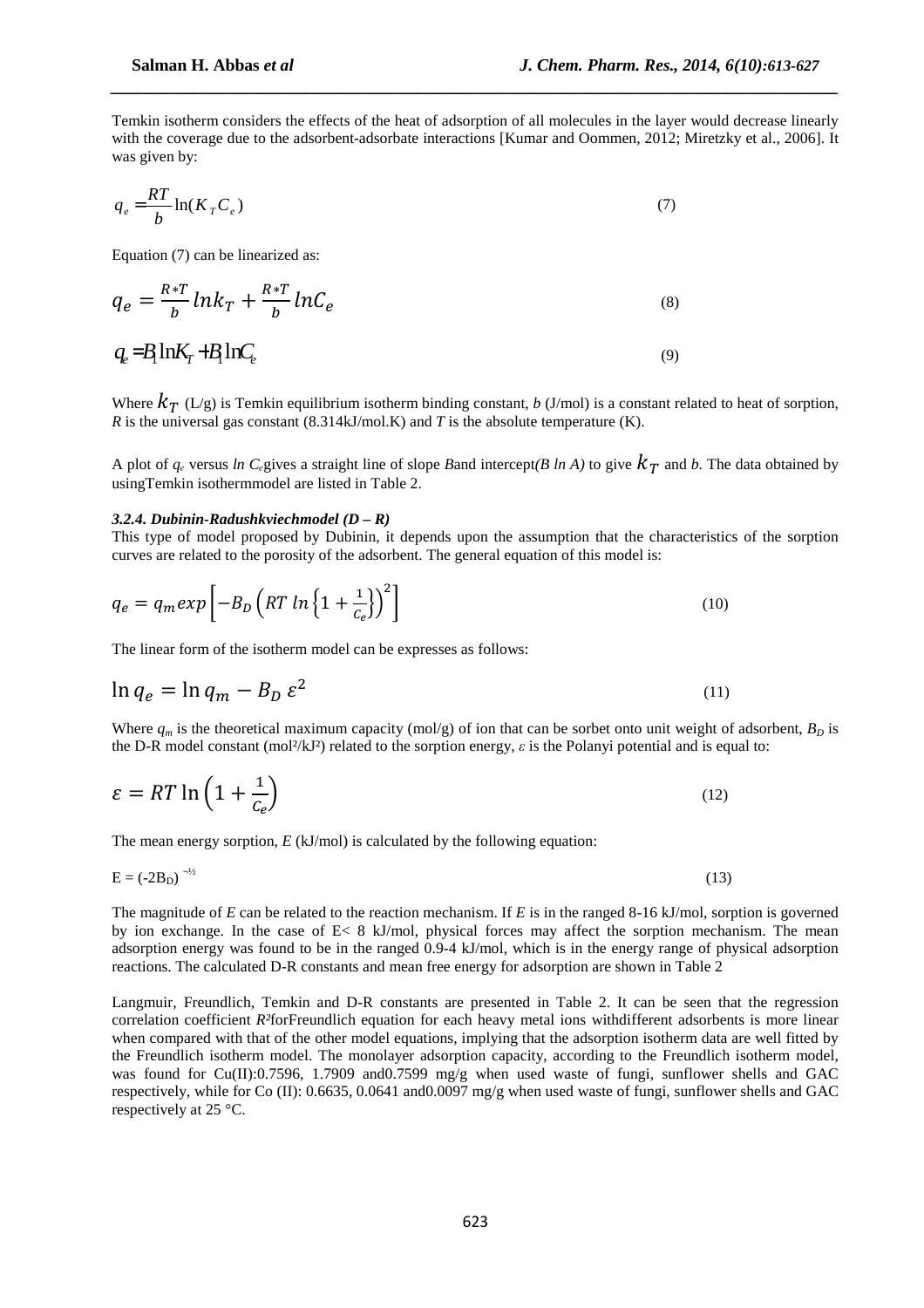| Isotherm   |                | Copper     |          |          | Cobalt     |          |         |
|------------|----------------|------------|----------|----------|------------|----------|---------|
| Model      | Parameters     | <b>GAC</b> | W.F.     | S.F.     | <b>GAC</b> | W.F.     | S.F.    |
| Langmuir   | $q_m(mg/g)$    | 10.08      | 34.12    | 25.64    | 4.748      | 19.3     | 17.3    |
|            | b(L/mg)        | 0.0451     | 0.03     | 0.0369   | 0.0058     | 0.0187   | 0.0041  |
|            | R <sup>2</sup> | 0.919      | 0.749    | 0.896    | 0.511      | 0.916    | 0.422   |
| Freundlich | $K_f(mg/g)$    | 0.7599     | 0.7596   | 1.1909   | 0.0097     | 0.6635   | 0.0641  |
|            | n              | 1.7129     | 0.763    | 1.3758   | 0.7204     | 1.4945   | 0.9219  |
|            | R <sup>2</sup> | 0.933      | 0.988    | 0.925    | 0.882      | 0.985    | 0.971   |
| Temkin     | B(L/mg)        | 1124.65    | 177.81   | 477.45   | 733.63     | 667.26   | 573.17  |
|            | A(mg/g)        | 2.071      | 2.902    | 2.211    | 19.746     | 4.111    | 14.041  |
|            | R <sup>2</sup> | 0.944      | 0.898    | 0.981    | 0.613      | 0.931    | 0.806   |
| $D - R$    | $q_D(mg/g)$    | 6.086      | 18.84    | 11.001   | 3.6        | 7.893    | 5.674   |
|            | B(L/mg)        | 0.000006   | 0.000004 | 0.000004 | 0.0001     | 0.000009 | 0.00005 |
|            | R <sup>2</sup> | 0.924      | 0.822    | 0.834    | 0.633      | 0.784    | 0.663   |

**Table 2 Numericalvalues of isotherm models coefficients for Cu(II) and Co(II) using different adsorbents** 

*\_\_\_\_\_\_\_\_\_\_\_\_\_\_\_\_\_\_\_\_\_\_\_\_\_\_\_\_\_\_\_\_\_\_\_\_\_\_\_\_\_\_\_\_\_\_\_\_\_\_\_\_\_\_\_\_\_\_\_\_\_\_\_\_\_\_\_\_\_\_\_\_\_\_\_\_\_\_*

#### **3.6 Kinetic Models**

The study of sorption kinetics describes the uptake rate of copper and cobalt ions, and evidently this rate controls the residence time of these ions at the solid liquid interface. Consequently it is important to establish the time dependency of such systems for various pollutant removal processes. Therefore, the required contact time for the sorption to be completed is important to give insight into a sorption process. This also provides information on the minimum time required for considerable adsorption take place and the possible diffusion control mechanism between the adsorbed ion as it moves from the bulk solution towards the adsorbent surface (Al Dwairi and Al Rawaifeh, 2012). At the beginning stage of the adsorption process, the removal rate of the ions is higher; this faster removal is due to the availability of the uncovered surface area. The adsorption kinetics depends on :(1)the surface area of the adsorbent, (2) the nature and concentration of the surface groups (active sites), which are responsible for interaction with targeted ions (Al-Anber, 2010).

 In order to design the sorption systems, chemical kinetics is very important as it explains how slow and fast the rate of chemical reaction occurs and the factors which affect the reaction rate. Kinetic models have been used to investigate the mechanism of sorption and potential rate controlling steps, which is helpful for selecting optimum operating conditions for the full-scale batch process (Sampranpiboon and Charnkeietkong, 2010; Gueu et al., 2007).In order to gain some insight into the sorption process of Cu(II) and Co (II) ions onto the surface of granular activated carbon, waste of fungi and sunflower shells were used. Fig. 11(a, b) shows the effect of contact time onto amount of copper and cobalt onto different adsorbent/biosobentmaterials. In order to evaluate the kinetics of the sorption process, data from the kinetic studies were fitted with the pseudo-first order and pseudo-second order models.

![](_page_11_Figure_7.jpeg)

**Fig. 11: Effect of contact time into amount of (a) copper and (b) cobalt onto different adsorbents** 

#### *3.6.1Pseudo First-Order Model*

The pseudo first-order equation based on equilibrium adsorption is generally expressed as follows:

$$
\frac{dq}{dt} = k_1(q_e - q_t) \tag{14}
$$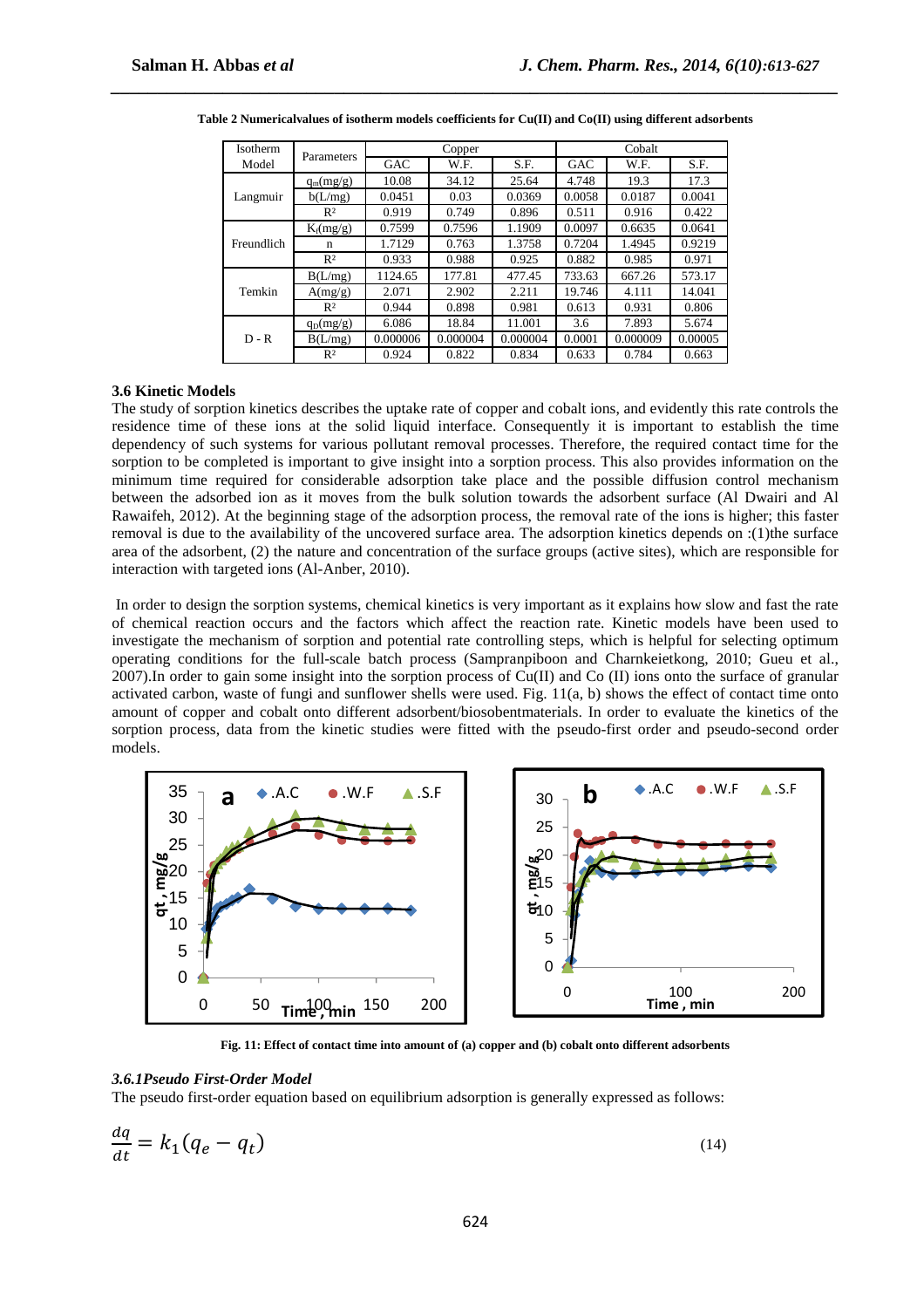Where,  $q_e$  is the amount of Cu(II) and Co(II) ions adsorbed at equilibrium (mg/g),  $q_t$  is the amount adsorbed at time t (mg/g),  $K_1$  is the rate constant of first order adsorption(min-1).

*\_\_\_\_\_\_\_\_\_\_\_\_\_\_\_\_\_\_\_\_\_\_\_\_\_\_\_\_\_\_\_\_\_\_\_\_\_\_\_\_\_\_\_\_\_\_\_\_\_\_\_\_\_\_\_\_\_\_\_\_\_\_\_\_\_\_\_\_\_\_\_\_\_\_\_\_\_\_*

By integration and applying boundary conditions for Eq. (14)

$$
At t=0q_t=0 ;At t=t q_t=q_e
$$

Equation (14) can be obtained

$$
\log\left(\frac{q_e}{(q_e - q_t)}\right) = k_1 t / 2.303\tag{15}
$$

The plot of  $log (q_e - q_t)$  versus *t* gave the slope  $K_I$  and intercept of  $log (q_e)$  as shown in Fig.12 (a, b). The calculated values of  $K_1$  and  $q_e$  with the values of the linear correlation coefficients ( $\mathbb{R}^2$ ) of each plot are presented in Table 3. Straight lines obtained from the pseudo first –order kinetic plots suggest the applicability of the pseudo first –order kinetic model to fit the experimental data over the initial stage of the sorption process. But it is also required that theoretically calculated equilibrium sorption capacities, *qe* should be in accordance with the experimental sorption capacity values. As can be seen from Table 3, although the linear correlation coefficients of the plots are so good, but from the  $q_e$  (calculated) values are not in agreement with  $q_e$  (experimental) for all studied sorption process. So, it can be suggested that the sorption of each metal ions onto adsorbents is not first-order reaction

![](_page_12_Figure_8.jpeg)

**Fig.12: Pseudo first-order kinetic plots for the sorption of (a) Cu (II) and (b) Co (II) ions onto different adsorbents** 

#### *3.6.2 Pseudo Second-Order Model*

The pseudo second-order model is also based on the sorption capacity of the solid phase. It predicts the behavior over the whole range of data. It is in agreement with chemisorption being the rate controlling step .It is expressed as: (Aksu and Isoglu, 2005).

$$
\frac{dq}{dt} = k_2 (q_e - q_t)^2 \tag{16}
$$

Where  $K_2$  is the rate constant of pseudo second-order equation (g/mg min)

By applying same boundary conditions above and integrating; Equation (16) becomes:

$$
\frac{t}{q_t} = \left(\frac{1}{k_2 q_e^2} + \frac{t}{q_e}\right) \tag{17}
$$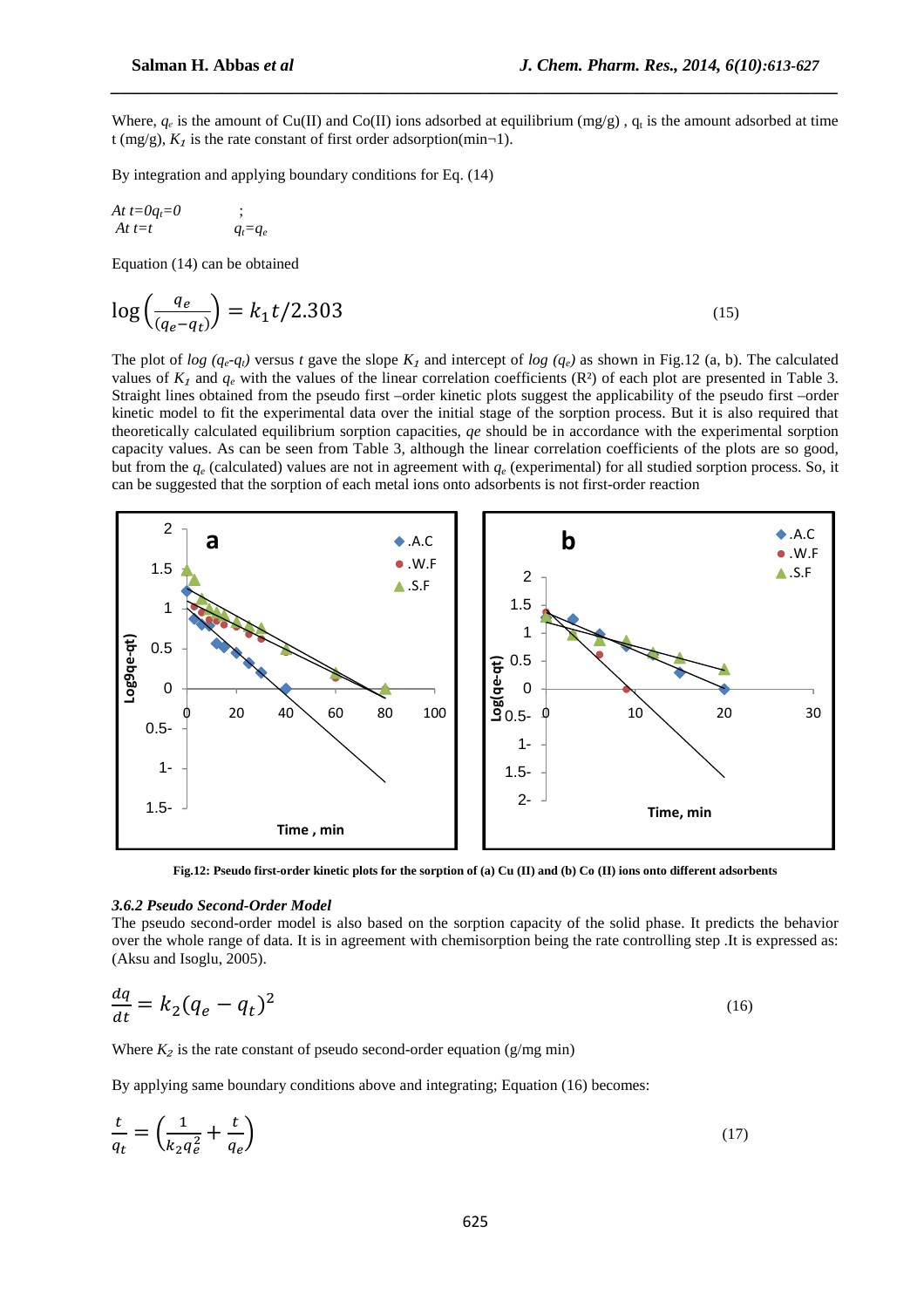The kinetic plots of  $t/q$ <sup>*t*</sup>versus *t* for both Cu(II) and Co(II) ions sorption using different adsorbents are presented in Figure 13 (a and b). The relation is linear, and the correlation coefficient  $(R<sup>2</sup>)$  suggests a strong correlation between the parameters and also explain the sorption process of each ion follows pseudo second-order kinetics.

*\_\_\_\_\_\_\_\_\_\_\_\_\_\_\_\_\_\_\_\_\_\_\_\_\_\_\_\_\_\_\_\_\_\_\_\_\_\_\_\_\_\_\_\_\_\_\_\_\_\_\_\_\_\_\_\_\_\_\_\_\_\_\_\_\_\_\_\_\_\_\_\_\_\_\_\_\_\_*

The initial sorption rate,  $h$  (mg/g. min) at  $t=0$  is defined as:

$$
h = k_2 q_e^2 \tag{18}
$$

Where $K_2$  and *h* values were determined from the slope and intercept of the plots of  $t/q_t$  against t. From Table 3, it can be seen that the values of the initial sorption rate (h) and rate constant  $K_2$  were varied according to the adsorbent used. High values of *h* and  $K<sub>2</sub>$  were found when used waste of fungi then sunflower shells compared with GAC.As can be seen from Table3, the *q<sup>e</sup>* ,(calculated) determined from the plot of the pseudo-first order model for each metal, differs from that obtain experimentally, *q<sup>e</sup>* , (experimental). This implies that the model is not very good in explaining the kinetics of the adsorption of the metals. On the other hand, the pseudo-second order model as shown in Table 3 fits the kinetics better. The correlation coefficient  $R<sup>2</sup>$  had very high value ( $> 0.98$ ), and its calculated equilibrium sorption capacity  $q_e$  is consistent with the experimental data. These results explain that the pseudo second-order sorption mechanism is predominant and that the over all rate constant of each sorption process appears to be controlled by the chemisorption process. All these point to the fact that second order kinetic best explain the observed rate, suggesting that the process is the rate limiting step, and that sorption of the metal ions involves two species, in this case, the metal ion and the adsorbent..

![](_page_13_Figure_6.jpeg)

**Fig. 13: Pseudo second-order kinetic plots for the sorption of (a) Cu(II) and (b) Co(II) ions onto different adsorbents** 

**Table 3 Calculated parameters of the pseudo first-order and pseudo second-order kinetic models for Pb(II) and Cd(II) ions onto different adsorbent/biosorbent** 

|            | Pseudo-first-order parameters    |                   | Pseudo-second-order parameters |                 |                  |             |                |
|------------|----------------------------------|-------------------|--------------------------------|-----------------|------------------|-------------|----------------|
| Metal ion  | $K_1$ (min $\neg$ <sup>1</sup> ) | qe,cal.<br>(mg/g) | R <sup>2</sup>                 | $K_2(g/mg.min)$ | qe,cal<br>(mg/g) | h(mg/g.min) | R <sup>2</sup> |
| $Cu-A.C.$  | 0.228458                         | 157.072           | 0.919                          | 2.85924         | 1.712915         | 8.389236    | 0.841          |
| $Cu-W.F.$  | 0.067478                         | 9.246             | 0.749                          | 14.38587        | 1.129601         | 18.375209   | 0.988          |
| $Cu-S.F.$  | 0.089817                         | 11.35             | 0.89                           | 5.983719        | 1.38677          | 11.50748    | 0.914          |
| $Co- A.C.$ | 0.485012                         | 1.177             | 0.511                          | 0.957617        | 0.720409         | 0.496993    | 0.882          |
| $Co-W.F.$  | 0.119295                         | 575.439           | 0.916                          | 2.513727        | 1.494545         | 5.614823    | 0.985          |
| $Co-S.F.$  | 0.078532                         | $1.6E + 13$       | 0.395                          | 0.986314        | 0.921914         | 0.838293    | 0.971          |

### **CONCLUSION**

In this study, granular activated carbon, waste of fungi and sunflower shells data were used for the adsorption/biosorptioncopper or cobalt from aqueous solutions. Batch experimental data showed that the solution pH strongly influenced the adsorptive/biosorptive capacity. As the solution pH increased, the removal efficiency of Cu (II) and Co (II) increased. The greatest metal uptake was observed at optimum pH value. The highest cobalt